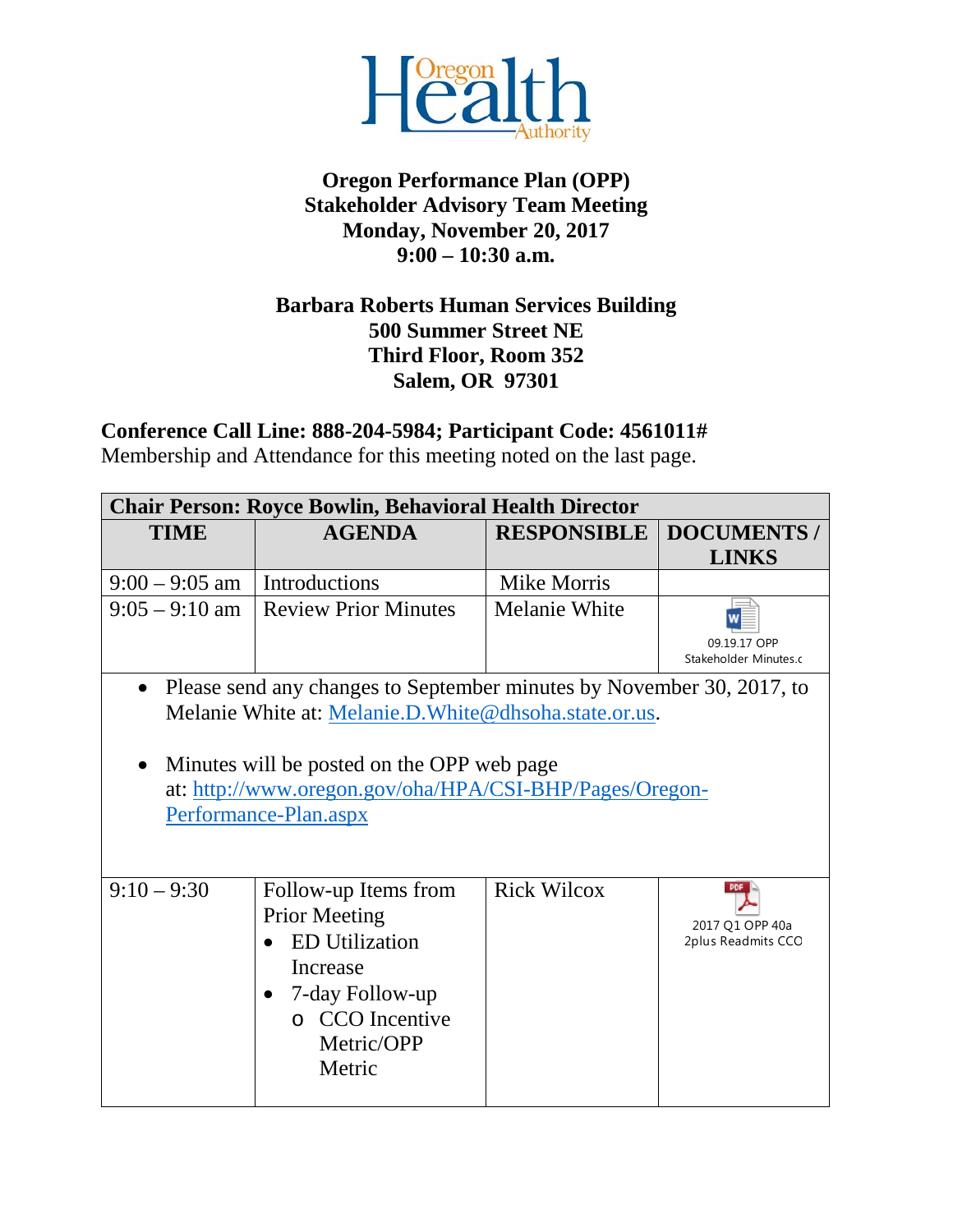There has been a slight increase in ED utilization, with a number of possible factors as a cause:

- Increased Mobile crisis outreach
- Police/Sheriffs taking more individuals to EDs instead of jail
- Fee for service highest utilizers of ED

Eventually, one should see a decrease in ED utilization and readmissions as the community based mental health system becomes more robust and has more resources for individuals with SPMI.

Individuals who are fee for service utilize the ED in greater numbers than those who are capitated to a CCO. People who are dual eligible (Medicare and Medicaid) currently have to "opt in" to a CCO, and are not automatically enrolled. We are looking at changing this, so that dual eligible individuals are assigned to a CCO and have to "opt out".

We will be looking at whether or not these individuals were fee for service before visiting an ED, and if they became capitated to a CCO or remained fee for service throughout their subsequent readmissions.

| $9:30 - 9:50$                                                                                                                                                                                                | Integrating OPP into<br>Contracts<br>Choice<br>∩<br>Contract | Mike Morris<br>Michael Oyster | Ex MHS 37 Choid<br>Model County Dire |  |
|--------------------------------------------------------------------------------------------------------------------------------------------------------------------------------------------------------------|--------------------------------------------------------------|-------------------------------|--------------------------------------|--|
| Q: Is OHA both incentivizing and dis-incentivizing CCOs for over-utilization<br>for hospitalization regarding the 5-year contract?<br>A: There have been discussions about Pam Hyde and USDOJ have commented |                                                              |                               |                                      |  |
| on this as well. We are continuing to look at how metrics are identified and<br>incentivized.                                                                                                                |                                                              |                               |                                      |  |
| $9:50 - 10:10$                                                                                                                                                                                               | <b>Implementation Plan</b>                                   | <b>Mike Morris</b>            |                                      |  |
|                                                                                                                                                                                                              | Requirements and                                             | Cissie Bollinger              |                                      |  |
|                                                                                                                                                                                                              | Strategies: ACT                                              |                               |                                      |  |
| Q: How does OHA account for people who refuse ACT services, and is there an                                                                                                                                  |                                                              |                               |                                      |  |
| alternative path that you are tracking?                                                                                                                                                                      |                                                              |                               |                                      |  |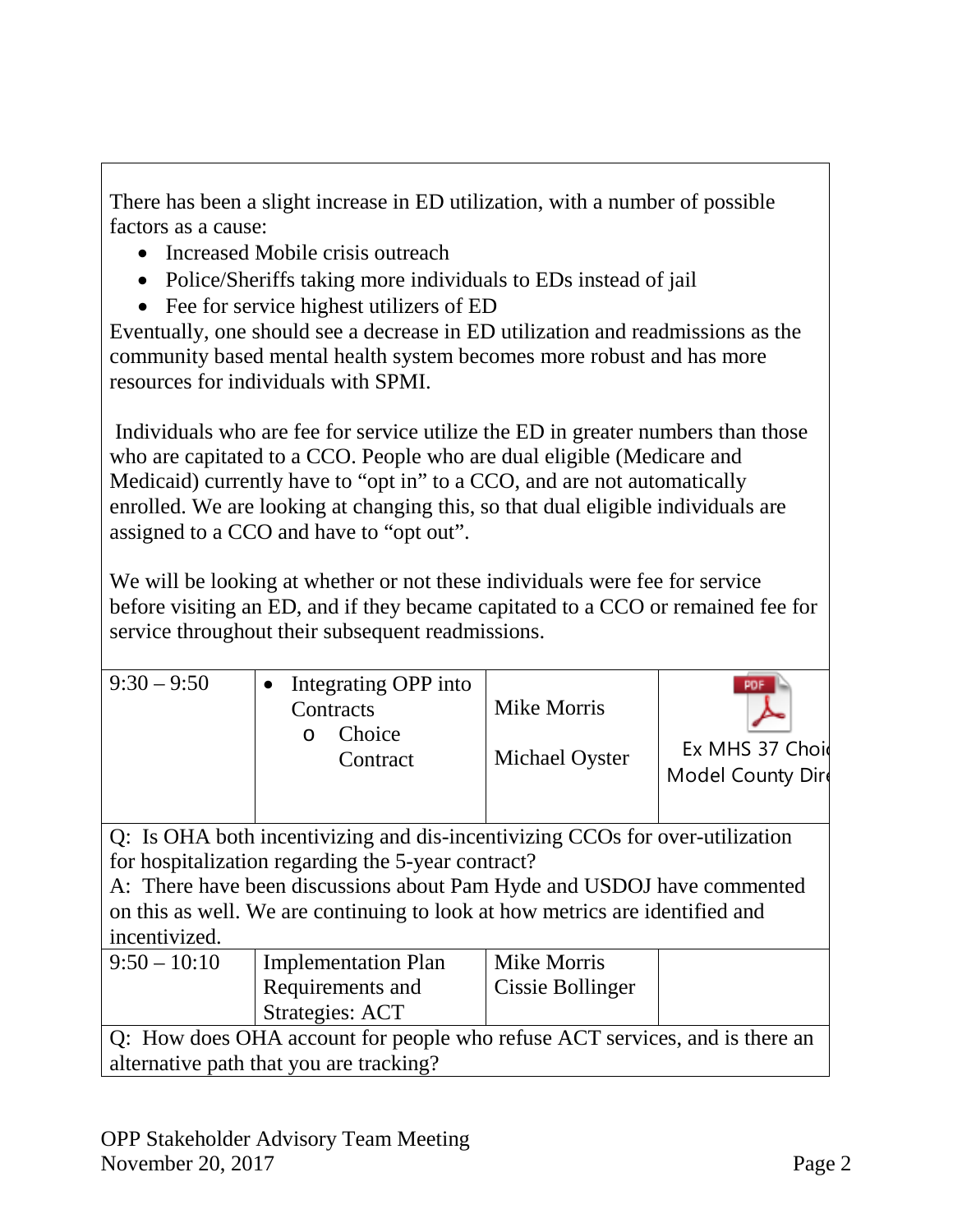A: Yes. OSH is required to track and document anybody who refuses ACT services and also document what they have done to assure the client or address any of their concerns and offer an evidence-based alternative to ACT should they continue to refuse.

Discussed engagement and the involvement of Peer Support Specialists being critical.

Q: Are you tracking co-occurring issues? People with both serious mental illness and substance abuse. Are you tracking outcomes regarding chemical dependency and substance abuse?

A: Not within the OPP.

| $10:10 - 10:25$ Other | <b>Cissie Bollinger</b> |  |
|-----------------------|-------------------------|--|
|                       |                         |  |

We will be working on the Oregon State Hospital admission and discharge rule. We would like some early stakeholder input. Would you all be open to giving feedback at the January Stakeholder meeting?

The group said "Yes."

Bruce Able stated that they have just hired a medical director, who was a psychiatrist at the state hospital. His name is David Sanchez, and he would like to be involved in that.

We will send him an invitation to the next meeting.

| $10:25 - 10:30$<br>Next Meeting:<br>01/22/2018 | Melanie White | PDF<br>2018 OPP Meeting<br>Dates.pdf |
|------------------------------------------------|---------------|--------------------------------------|
|------------------------------------------------|---------------|--------------------------------------|